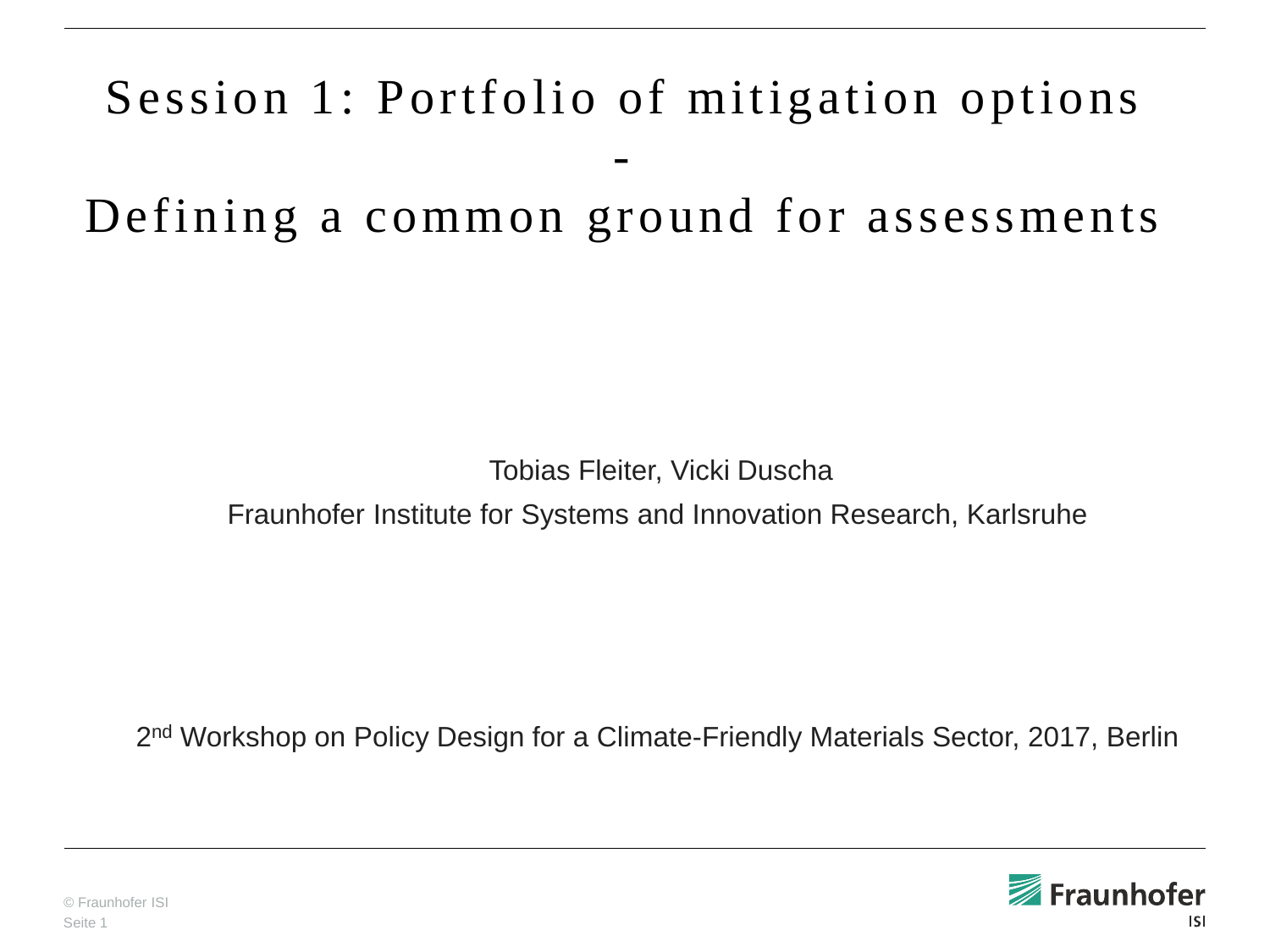#### Diffusion of major steelmaking innovations in Germany 1950-2013 (Arens and Worrell 2014)



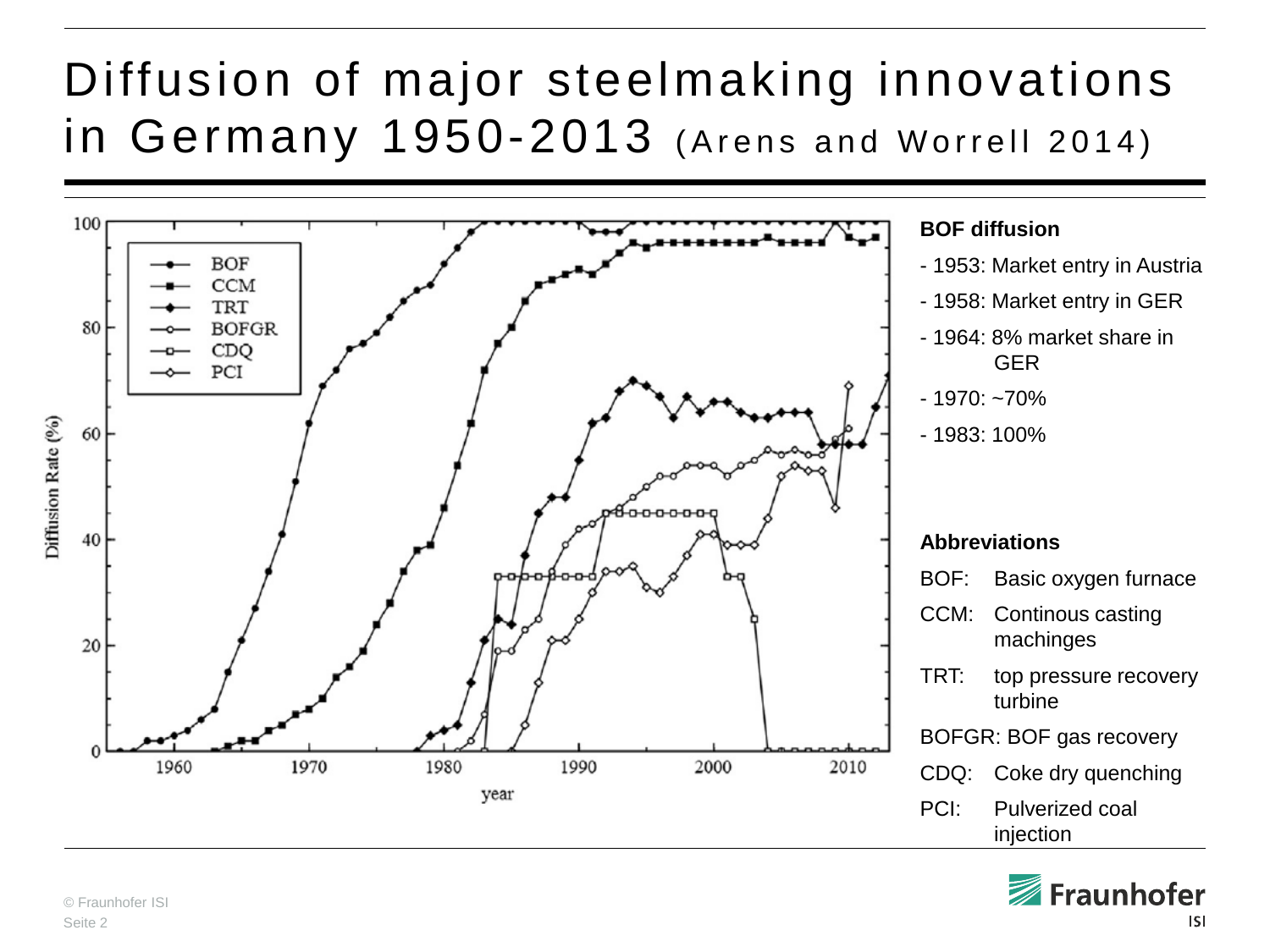#### EU 2011 low carbon roadmap and sector roadmaps

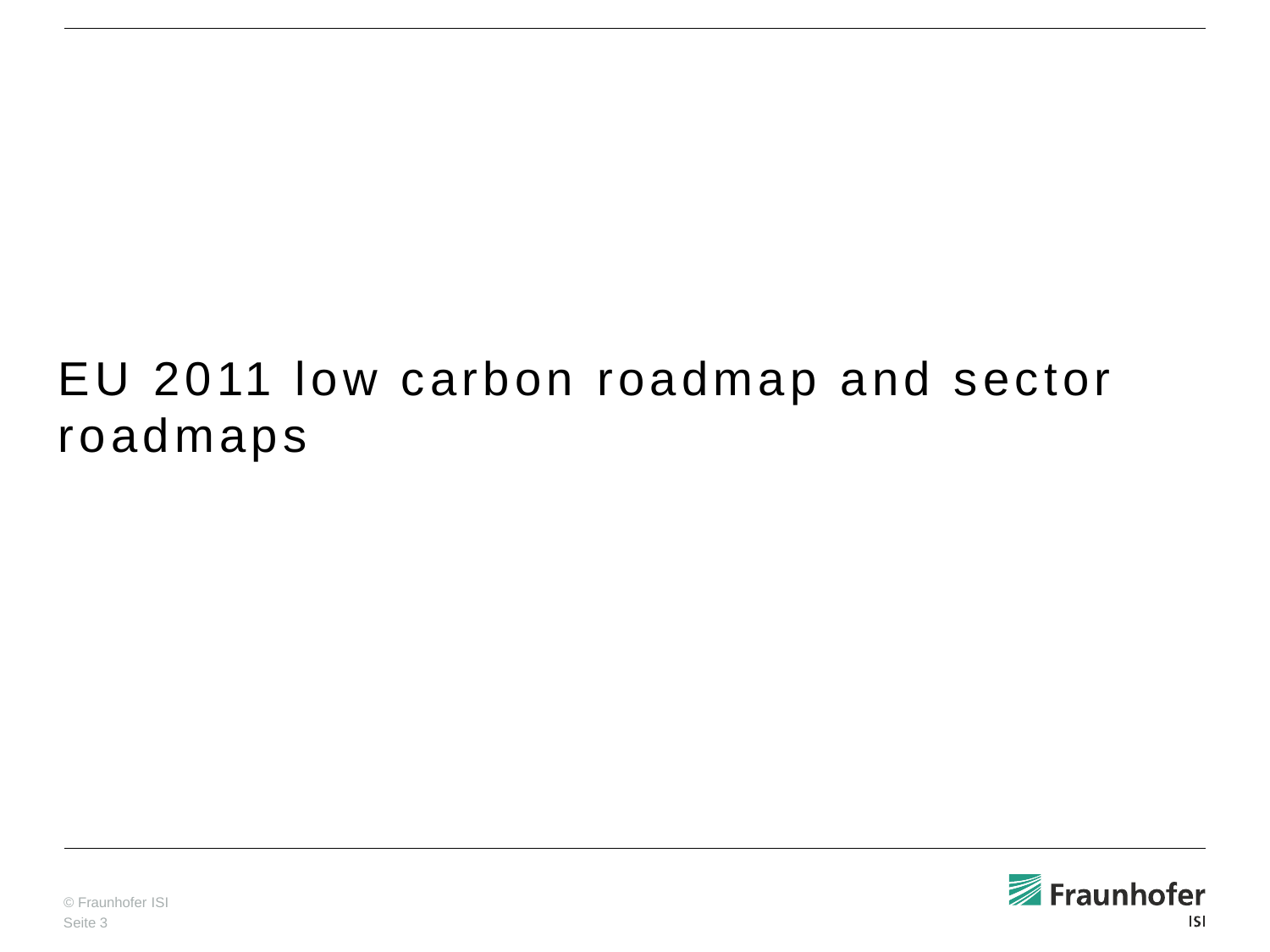### Numerous GHG mitigation roadmaps by EC and associations assessed

*Still confidential; to be published as Friedrichsen, Erdogmus (2017): Comparative Analysis of options and potential for emission abatement in industry – Summary of study comparison and Study factsheets, Fraunhofer ISI, Karlsruhe*

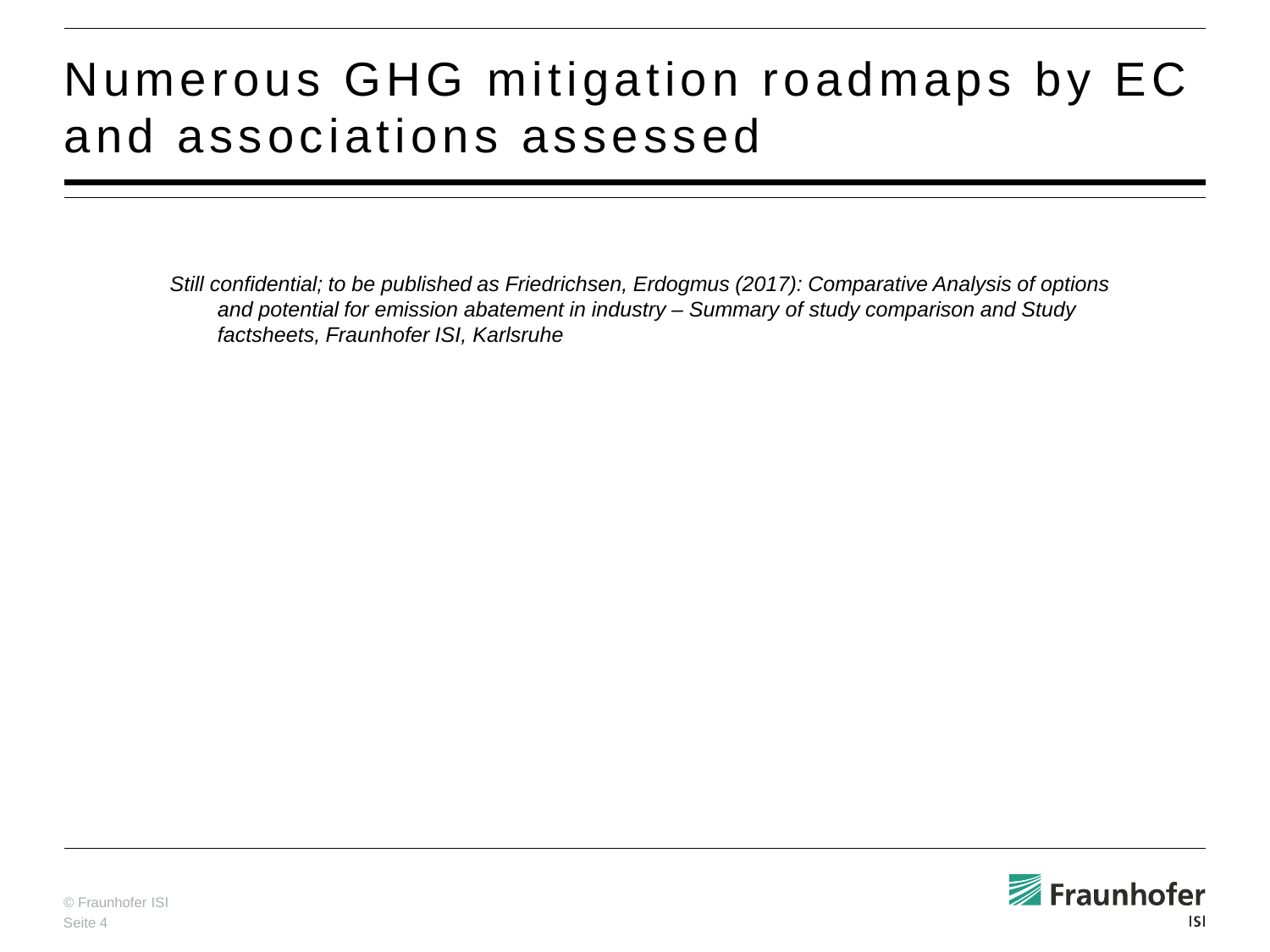#### Emission reduction in comparison

*Still confidential; to be published as Friedrichsen, Erdogmus (2017): Comparative Analysis of options and potential for emission abatement in industry – Summary of study comparison and Study factsheets, Fraunhofer ISI, Karlsruhe*

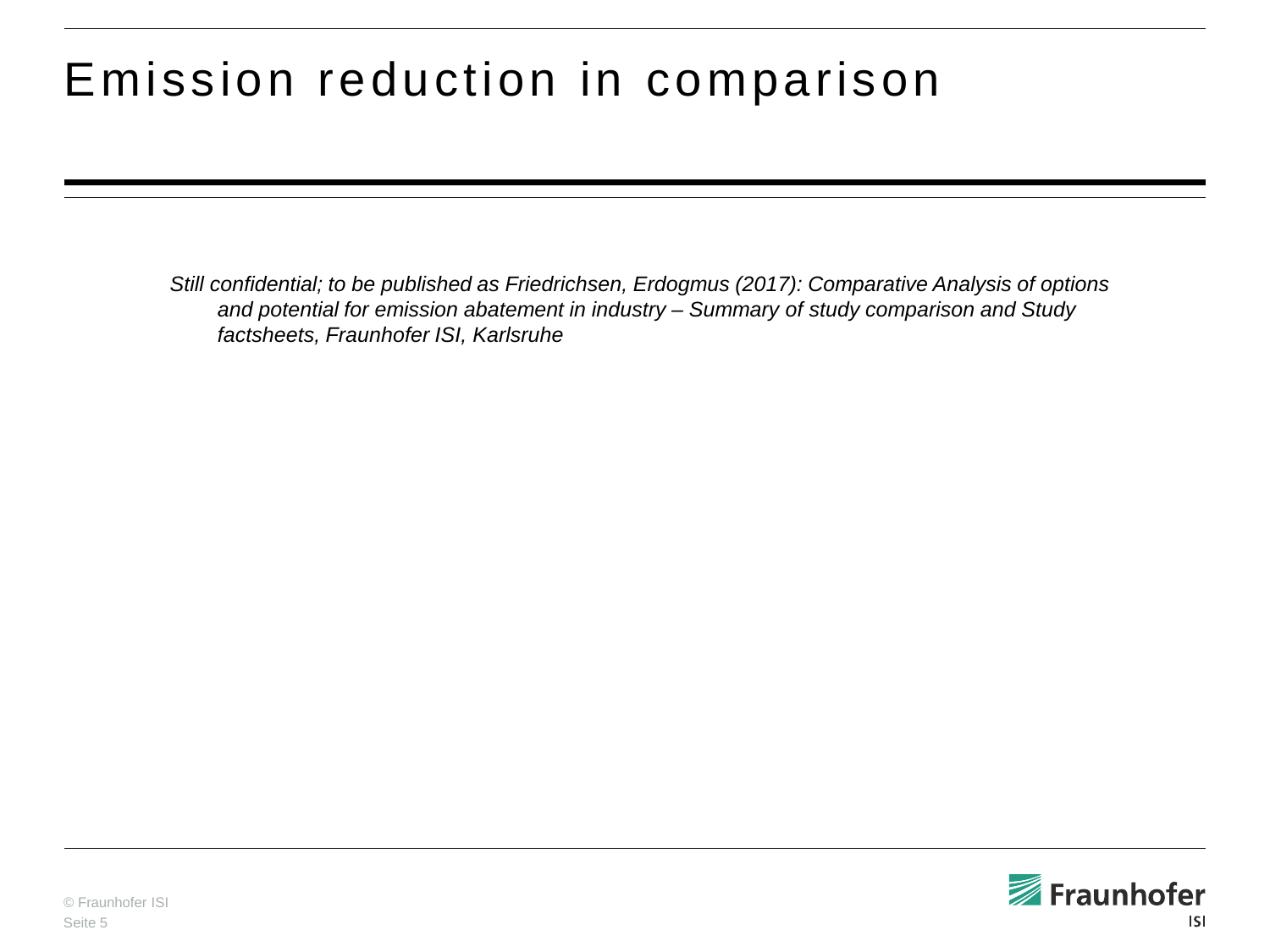#### Some first conclusions from the comparison

*Still confidential; to be published as Friedrichsen, Erdogmus (2017): Comparative Analysis of options and potential for emission abatement in industry – Summary of study comparison and Study factsheets, Fraunhofer ISI, Karlsruhe*

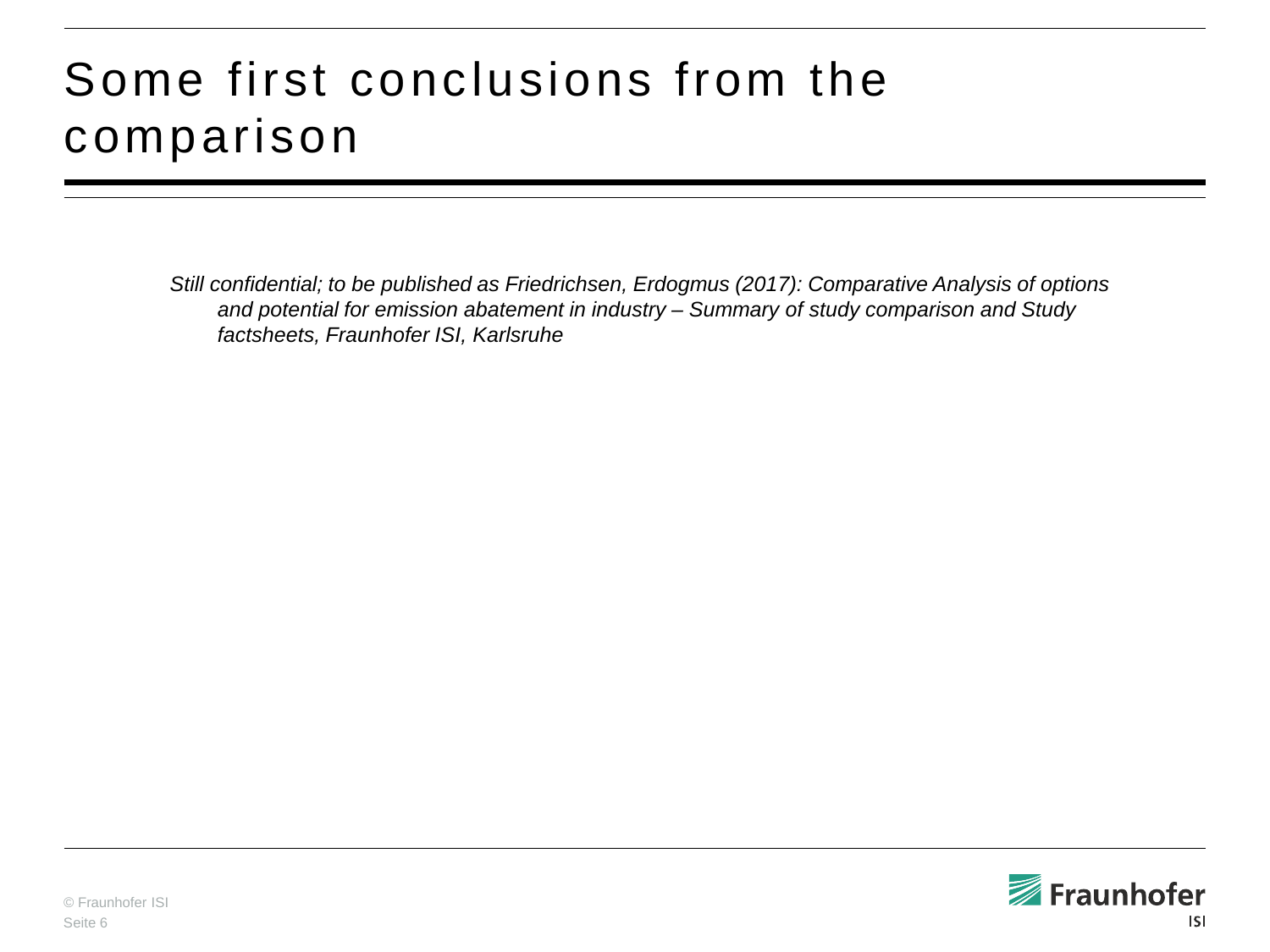#### Structuring mitigation options in basic materials industries

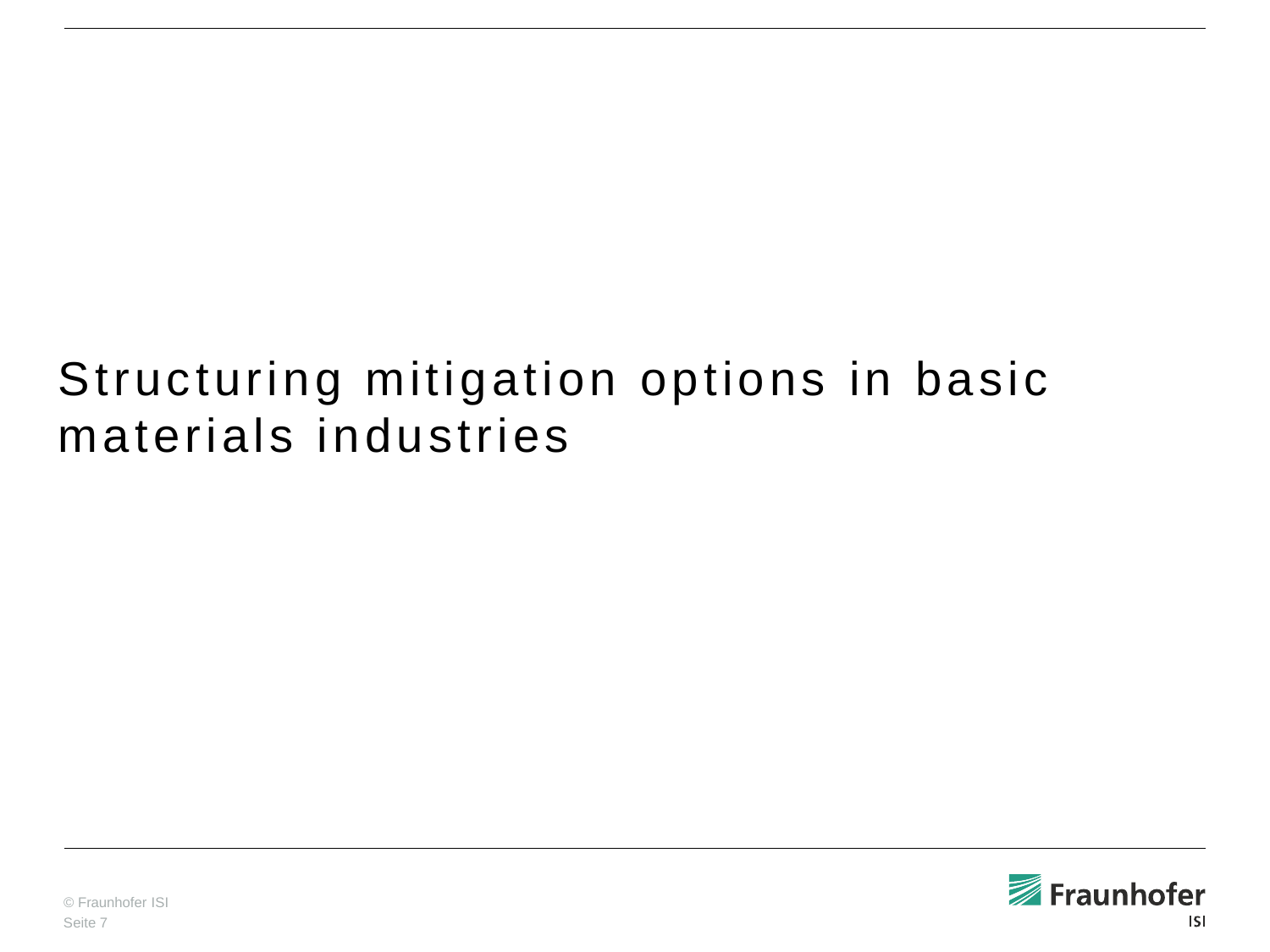#### Structuring mitigation options in basic materials industries – BAT and BNAT

|                    | <b>Clusters of mitigation options</b>                       | <b>BAT</b>                                                                                    | <b>BNAT</b>                                              |
|--------------------|-------------------------------------------------------------|-----------------------------------------------------------------------------------------------|----------------------------------------------------------|
| Materials industry | <b>Energy Efficiency</b><br>(modernization and replacement) | • Oxy-fuel burners<br>• Use of waste heat<br>• Shoe press in paper dewatering                 | • Primary aluminium: inert anodes<br>• Low-carbon cement |
|                    | <b>Fuel switch</b>                                          | • Clinker: Lignite -> waste/biomass<br>• Steam: Natural gas/ biomass<br>• Natural gas DRI-EAF | • Steel: RES-H2 DRI-EAF                                  |
|                    | <b>End-of-pipe</b><br>(CCS)                                 | • CCS cement<br>• CCS steel                                                                   | • CCS steel TRT                                          |
| downstream         | <b>Recycling and re-use</b>                                 | • Paper recycling<br>• Electric steel<br>• NFM-recycling                                      | • Cement recycling (to replace<br>clinker)               |
|                    | <b>Material efficiency</b><br>(downstream)                  | • Construction: less over-<br>dimensioning<br>• Longer living products                        | • Carbon reinforced concrete<br>• Longer living products |
|                    | <b>Material substitution</b><br>(downstream)                | • Construction: Wood, clay and<br>straw replacing concrete and<br>steel                       | • Low-carbon cement                                      |

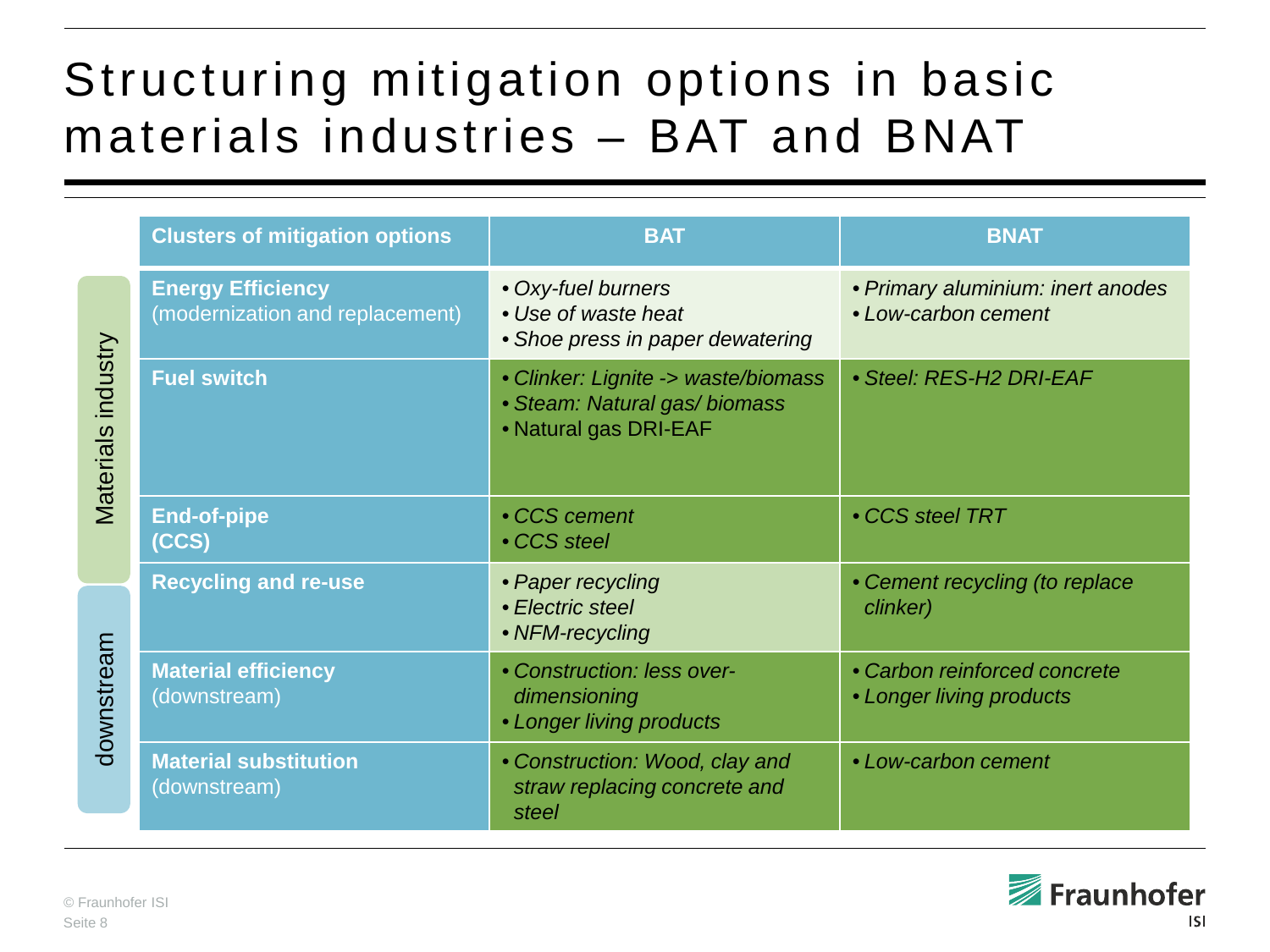### Structuring mitigation options in basic materials industries – increm. and radical

|                                     | <b>Clusters of mitigation options</b>                       | <b>Incremental change</b><br>(modernization)                        | <b>Radical change</b><br>(mostly replacement of plant)                                           |
|-------------------------------------|-------------------------------------------------------------|---------------------------------------------------------------------|--------------------------------------------------------------------------------------------------|
| industry<br>Materials<br>downstream | <b>Energy Efficiency</b><br>(modernization and replacement) | • Shoe press in paper dewatering<br>• Oxy-fuel burners              | • Primary aluminium: inert anodes<br>• "Low-carbon cement"                                       |
|                                     | <b>Fuel switch</b>                                          | • Clinker: Lignite -> waste/biomass<br>• Steam: Natural gas/biomass | • Steel: RES-H2 DRI-EAF<br>• Steel: DRI-EAF                                                      |
|                                     | <b>End-of-pipe</b><br>(CCS)                                 | •CCS cement                                                         |                                                                                                  |
|                                     | <b>Recycling and re-use</b>                                 | • Paper recycling<br>• Glass recycling                              | • Cement recycling (to replace<br>clinker)<br>• Electric steel                                   |
|                                     | <b>Material efficiency</b><br>(downstream)                  | • Construction: less over-<br>dimensioning                          | • Carbon reinforced concrete                                                                     |
|                                     | <b>Material substitution</b><br>(downstream)                | $\overline{\mathcal{P}}$                                            | • "Low-carbon cement"<br>• Construction: Wood, clay and<br>straw replacing concrete and<br>steel |

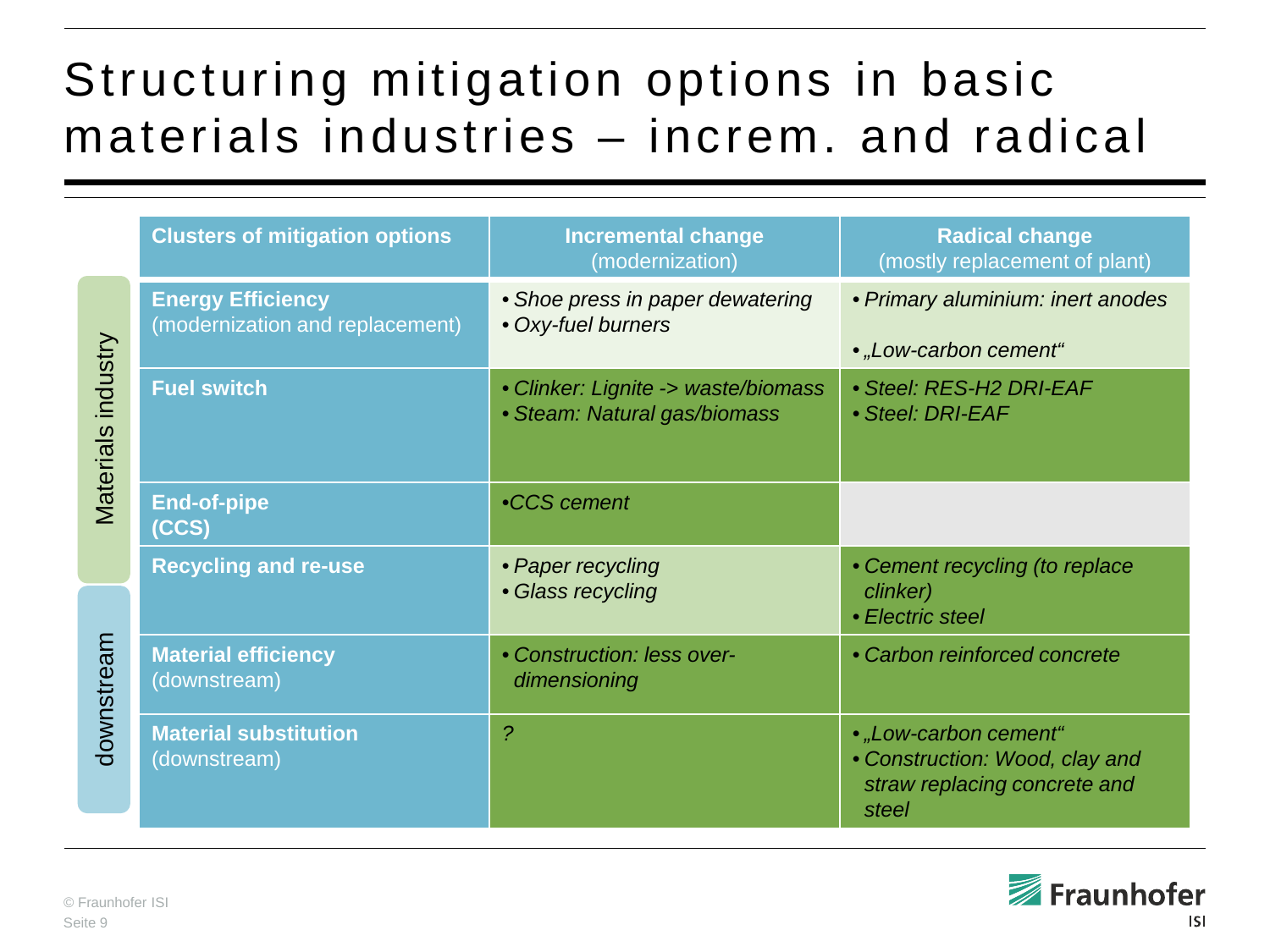#### Structuring mitigation options in basic materials industries

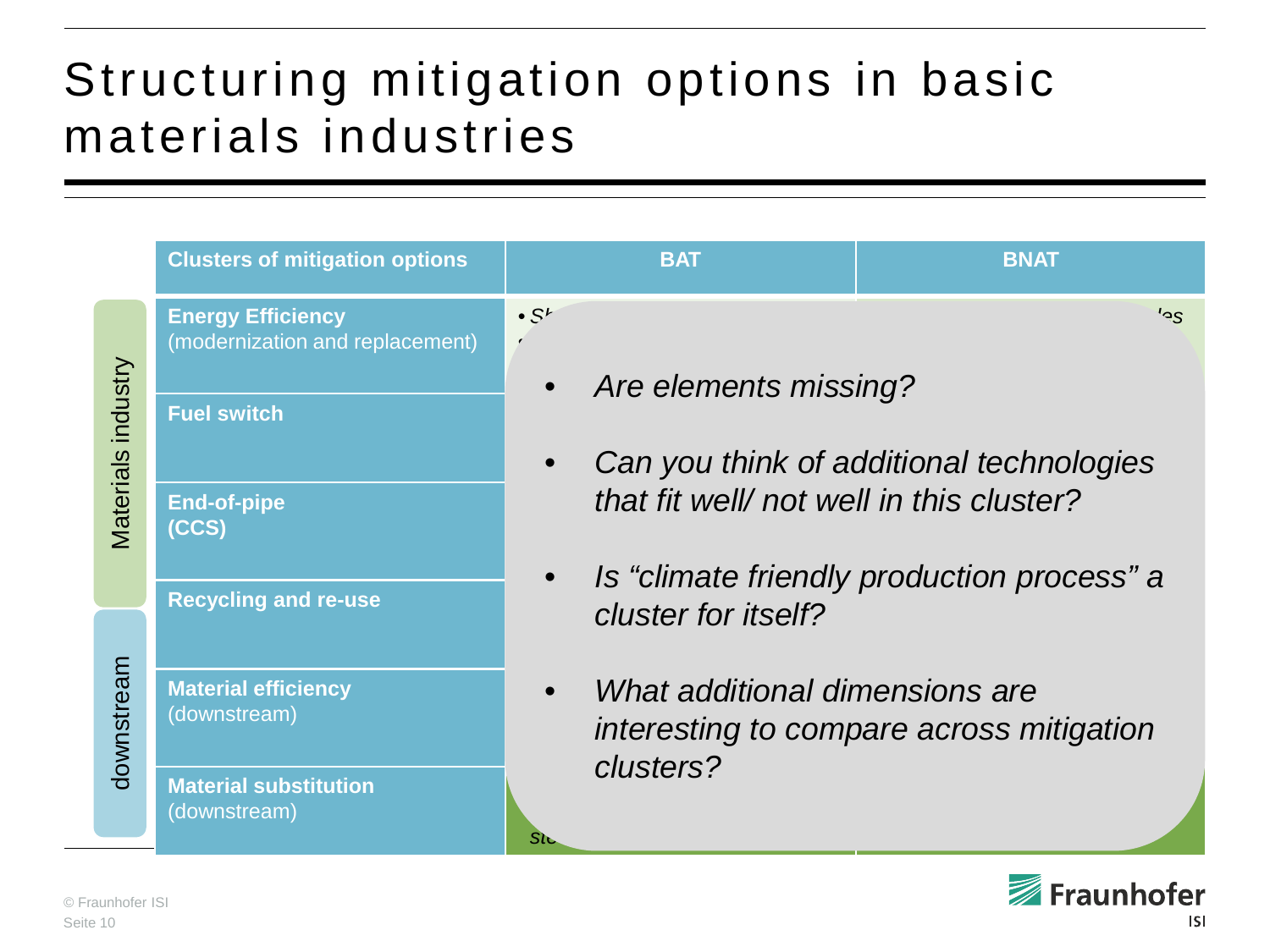# Use **technology readiness levels** (TLR) for monitoring and for more targeted



Actual system "proven" through successful system and/or mission operations

Actual system completed and :qualified" through test & demonstration (in the operational environment

System prototype demonstration in the planned operational environment

System/subsystem model or prototype demonstration in a relevant environment (Ground or Space)

Component and/or breadboard validation in relevant environment

Component and/or breadboard validation in 'laboratory' environment

Analytical and experimental critical function and/or characteristic proof-of-concept

Technology concept and/or application formulated

**Basic principles observed and reported** 

Example from NASA by Mankins (2009)

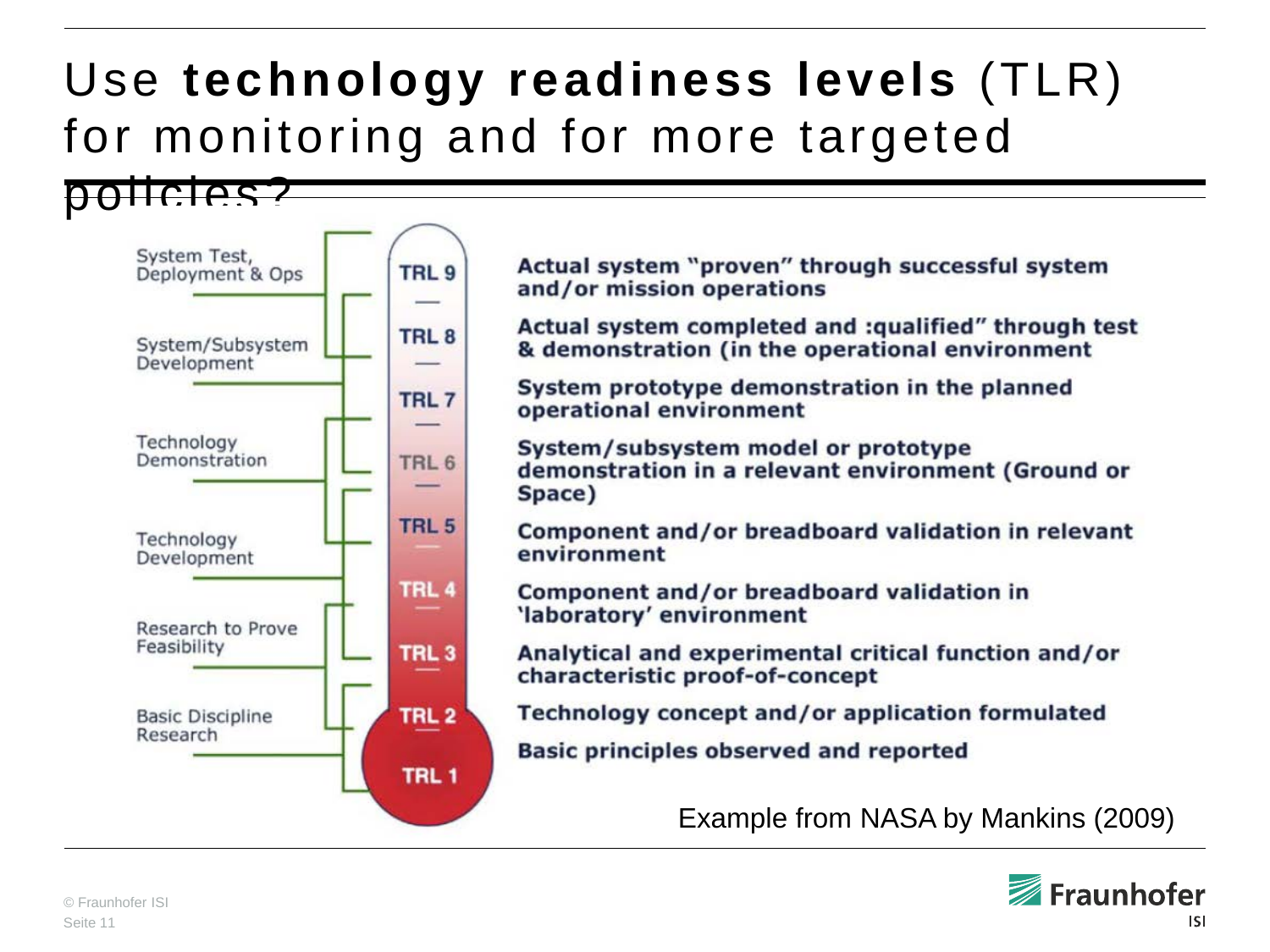### Research questions to address

- How broad a **portfolio** is required to tackle the climate challenge and does it include options with different mitigation costs? How important are **innovations** and what can be done with **available technology**?
	- What is a suitable framework for assessing the impact of mitigation options in basic materials sector?
	- What are credible, innovative technological options for emissions reductions in the materials sector (including long shot solutions)?
	- What is the reduction potential of the individual options until 2050?
	- What is the state of the selected technologies in the **innovation cycle** (e.g. lab scale experiments? Pilots? Etc.)?

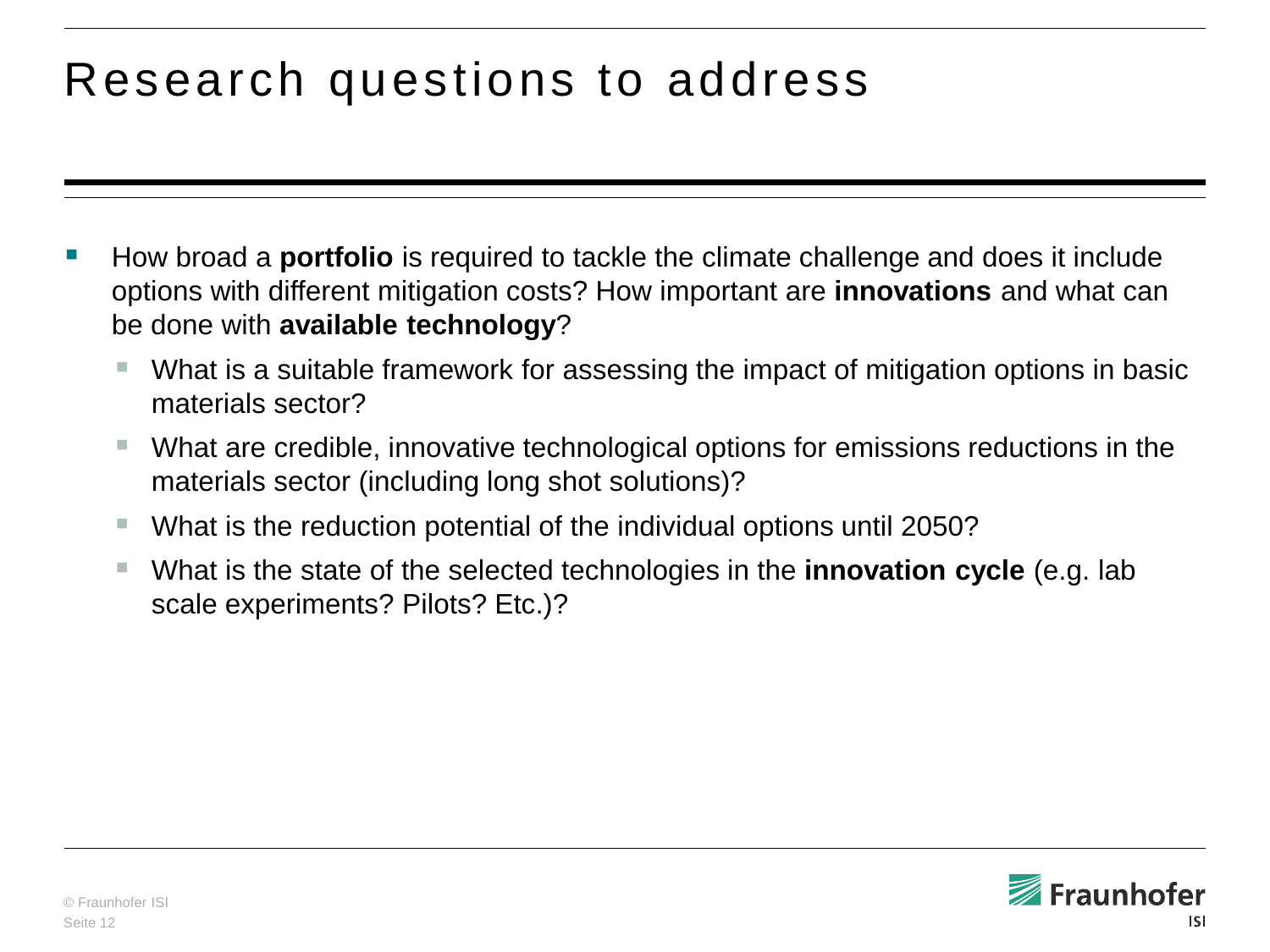# Summary and discussion

#### *First theses to test:*

- *The remaining energy efficiency potential from BAT is low (<10%)*
- *Remaining energy efficiency potential from BNAT is likely low to medium (<20%)*
- *Downstream options (material substitution and efficiency) received less attention, but might be an important part of a climate friendly materials sector*
- *Ambitious reduction pathways (-80% compared to 1990) require BNAT and solutions at the material end-user such as material efficiency or substitution or CCS*

#### *Discussion:*

- *What is a useful typology of mitigation options in basic materials?*
- *Can inclusion of Technology Readiness Levels in assessments facilitate more targeted policy recommendations?*
- *Where are the main research gaps?*
- *What is needed to provide useful policy advice?*